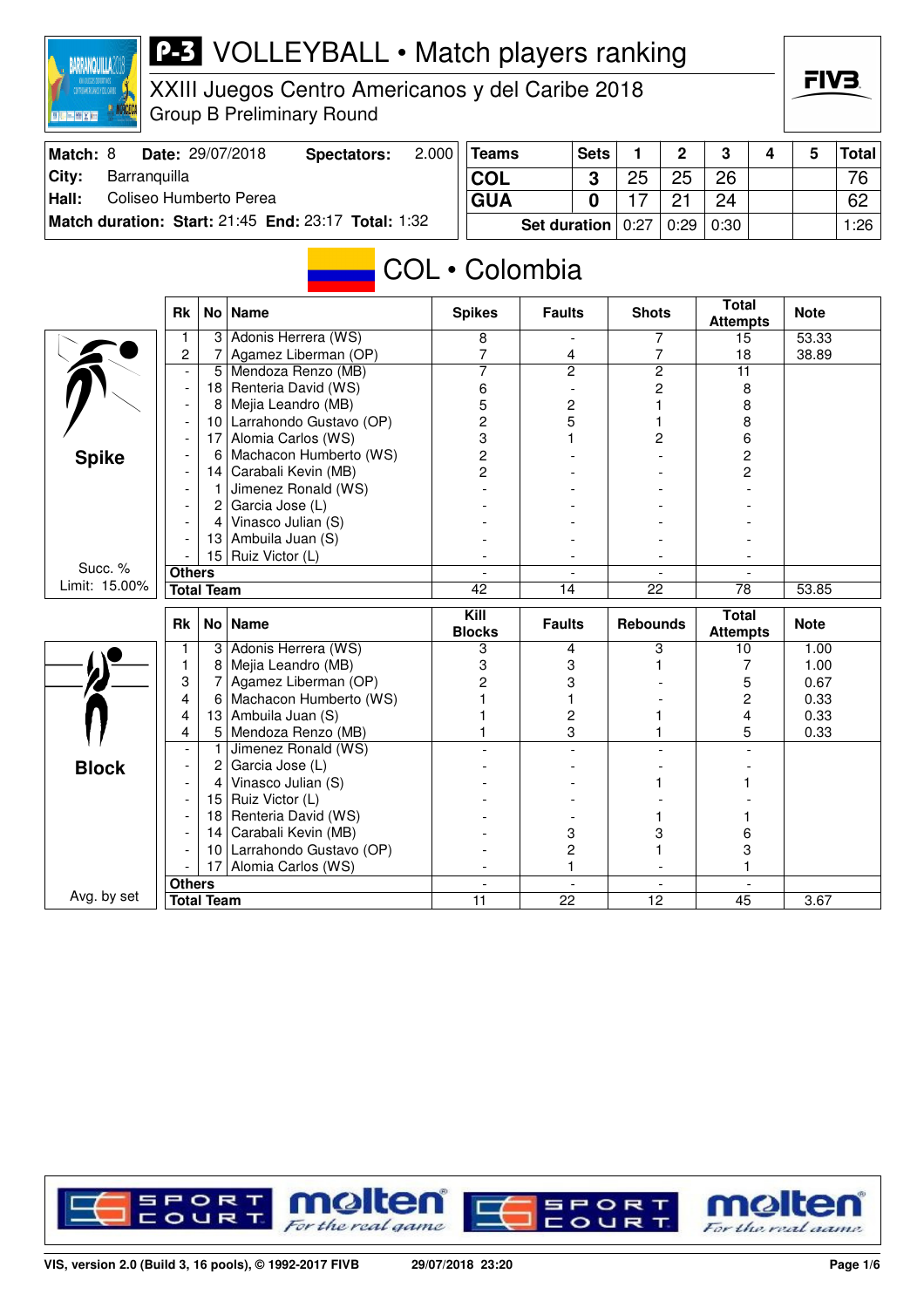

XXIII Juegos Centro Americanos y del Caribe 2018 Group B Preliminary Round

| Match: 8 |              | Date: 29/07/2018       | Spectators:                                         | 2.000 | $ T$ eams  |                       | <b>Sets</b> |    | $\Omega$ | າ    |  | Total |
|----------|--------------|------------------------|-----------------------------------------------------|-------|------------|-----------------------|-------------|----|----------|------|--|-------|
| ∣Citv:   | Barranquilla |                        |                                                     |       | <b>COL</b> |                       |             | 25 | 25       | 26   |  | 76    |
| Hall:    |              | Coliseo Humberto Perea |                                                     |       | <b>GUA</b> |                       |             |    |          | 24   |  | 62    |
|          |              |                        | Match duration: Start: 21:45 End: 23:17 Total: 1:32 |       |            | Set duration $ 0:27 $ |             |    | 0:29     | 0:30 |  | 1:26  |

### COL • Colombia

|              | <b>Rk</b>                |                   | No   Name                     | <b>Aces</b>    | <b>Faults</b>  | <b>Serve</b><br><b>Hits</b> | Total<br><b>Attempts</b>        | <b>Note</b> |
|--------------|--------------------------|-------------------|-------------------------------|----------------|----------------|-----------------------------|---------------------------------|-------------|
|              | 1                        | 13                | Ambuila Juan (S)              | $\overline{c}$ | 4              | 5                           | 11                              | 0.67        |
|              | $\overline{c}$           | 5                 | Mendoza Renzo (MB)            | 1              | 1              | 13                          | 15                              | 0.33        |
|              | 2                        | 3                 | Adonis Herrera (WS)           |                | 1              | 11                          | 13                              | 0.33        |
|              | $\overline{c}$           | 14                | Carabali Kevin (MB)           |                | 1              | $\overline{\phantom{a}}$    | 2                               | 0.33        |
|              | $\overline{\phantom{a}}$ | 1                 | Jimenez Ronald (WS)           |                | $\overline{a}$ | $\overline{a}$              | $\overline{a}$                  |             |
|              | $\overline{\phantom{a}}$ | $\overline{2}$    | Garcia Jose (L)               |                |                |                             |                                 |             |
|              |                          | 6                 | Machacon Humberto (WS)        |                |                | 7                           | 7                               |             |
| <b>Serve</b> |                          | 10 <sup>1</sup>   | Larrahondo Gustavo (OP)       |                |                | $\overline{c}$              | 2                               |             |
|              | $\overline{\phantom{a}}$ | 15                | Ruiz Victor (L)               |                |                |                             |                                 |             |
|              |                          | 17                | Alomia Carlos (WS)            |                |                | 5                           | 5                               |             |
|              |                          | 18                | Renteria David (WS)           |                |                | 7                           | 7                               |             |
|              |                          | 8                 | Mejia Leandro (MB)            |                | 1              | 3                           | 4                               |             |
|              |                          | 7                 | Agamez Liberman (OP)          |                | 2              | 5                           | 7                               |             |
|              |                          | $\vert 4 \vert$   | Vinasco Julian (S)            |                | 1              |                             | $\overline{c}$                  |             |
|              | <b>Others</b>            |                   |                               | $\blacksquare$ | $\blacksquare$ | $\blacksquare$              | $\mathbf{r}$                    |             |
| Avg. by set  |                          | <b>Total Team</b> |                               | $\overline{5}$ | 11             | $\overline{59}$             | $\overline{75}$                 | 1.67        |
| <b>Team</b>  |                          |                   | Opponent errors & Team faults | 18             | 1              |                             | 19                              |             |
|              | <b>Rk</b>                |                   | No   Name                     | <b>Digs</b>    | <b>Faults</b>  | <b>Receptions</b>           | <b>Total</b><br><b>Attempts</b> | <b>Note</b> |
|              | 1                        | 15                | Ruiz Victor (L)               | 3              | 1              | 3                           | 7                               | 1.00        |
|              | $\overline{\mathbf{c}}$  | $\overline{2}$    | Garcia Jose (L)               | 2              |                | 2                           | 4                               | 0.67        |
|              | 3                        | 3                 | Adonis Herrera (WS)           |                |                |                             |                                 | 0.33        |
|              | 3                        | 17                | Alomia Carlos (WS)            |                |                |                             |                                 | 0.33        |
|              | 3                        | 6                 | Machacon Humberto (WS)        | 1              | 1              | 1                           | 3                               | 0.33        |
|              | $\overline{\phantom{a}}$ | $\overline{1}$    | Jimenez Ronald (WS)           |                | ÷.             | $\overline{\phantom{a}}$    | $\overline{\phantom{a}}$        |             |
|              | $\overline{\phantom{a}}$ | 8                 | Mejia Leandro (MB)            |                |                | 5                           | 5                               |             |
| <b>Dig</b>   |                          | 10 <sup>1</sup>   | Larrahondo Gustavo (OP)       |                |                | 2                           | $\overline{c}$                  |             |
|              | $\overline{\phantom{a}}$ | 14                | Carabali Kevin (MB)           |                |                | $\overline{c}$              | 2                               |             |
|              | $\overline{\phantom{a}}$ | 7                 | Agamez Liberman (OP)          |                |                | 6                           | 7                               |             |
|              |                          | 13                | Ambuila Juan (S)              |                |                | 4                           | 5                               |             |
|              |                          | 18                | Renteria David (WS)           |                |                | 3                           | 4                               |             |
|              |                          | 5                 | Mendoza Renzo (MB)            |                |                | 2                           | 3                               |             |
|              |                          | $\vert$           | Vinasco Julian (S)            |                | 1              | 1                           | 2                               |             |
|              | <b>Others</b>            |                   |                               |                | $\blacksquare$ |                             |                                 |             |
| Avg. by set  |                          | <b>Total Team</b> |                               | 8              | 7              | $\overline{31}$             | 46                              | 2.67        |

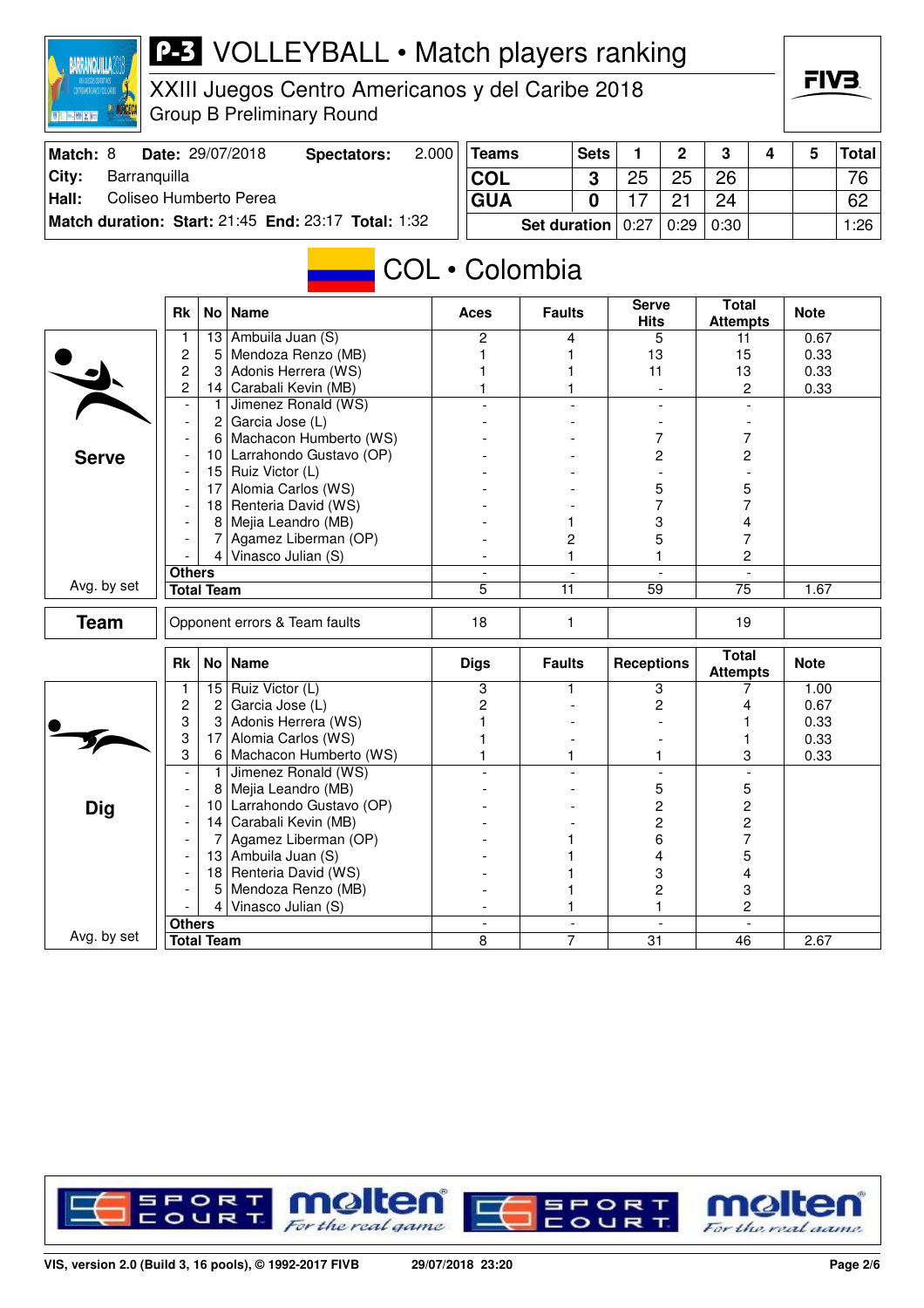

XXIII Juegos Centro Americanos y del Caribe 2018 Group B Preliminary Round

| Match: 8 |              | Date: 29/07/2018       | Spectators:                                         | 2.000 | <b>Teams</b> | <b>Sets</b>                       |    | $\Omega$ | $\mathbf{r}$ |  | <b>Total</b>    |
|----------|--------------|------------------------|-----------------------------------------------------|-------|--------------|-----------------------------------|----|----------|--------------|--|-----------------|
| City:    | Barranquilla |                        |                                                     |       | 'COL         |                                   | 25 | 25       | 26           |  | 76 <sub>1</sub> |
| Hall:    |              | Coliseo Humberto Perea |                                                     |       | <b>GUA</b>   |                                   |    |          | 24           |  | 62              |
|          |              |                        | Match duration: Start: 21:45 End: 23:17 Total: 1:32 |       |              | Set duration   0:27   0:29   0:30 |    |          |              |  | 1:26            |

# COL • Colombia

|                         | <b>Rk</b>                |        | No Name                                | Running<br><b>Sets</b>   | <b>Faults</b>            | <b>Still</b><br><b>Sets</b> | <b>Total</b><br><b>Attempts</b> | <b>Note</b> |
|-------------------------|--------------------------|--------|----------------------------------------|--------------------------|--------------------------|-----------------------------|---------------------------------|-------------|
|                         | 1                        | 13     | Ambuila Juan (S)                       | 24                       |                          | 33                          | 57                              | 8.00        |
|                         |                          | 1      | Jimenez Ronald (WS)                    |                          |                          |                             |                                 |             |
| $\overline{\mathbf{e}}$ |                          | 3      | Adonis Herrera (WS)                    |                          |                          |                             |                                 |             |
|                         |                          | 4      | Vinasco Julian (S)                     |                          |                          | 10                          | 10                              |             |
|                         | $\overline{\phantom{a}}$ | 5      | Mendoza Renzo (MB)                     |                          |                          |                             |                                 |             |
|                         |                          | 6      | Machacon Humberto (WS)                 |                          |                          |                             |                                 |             |
|                         |                          | 7      | Agamez Liberman (OP)                   |                          |                          |                             |                                 |             |
| <b>Set</b>              |                          | 8      | Mejia Leandro (MB)                     |                          |                          |                             |                                 |             |
|                         | ٠                        | 10     | Larrahondo Gustavo (OP)                |                          |                          |                             |                                 |             |
|                         | $\overline{a}$           | 15     | Ruiz Victor (L)                        |                          |                          | 2                           | 2                               |             |
|                         | $\overline{\phantom{a}}$ | 17     | Alomia Carlos (WS)                     |                          |                          |                             |                                 |             |
|                         | ٠                        | 18     | Renteria David (WS)                    |                          |                          |                             |                                 |             |
|                         |                          | 2      | Garcia Jose (L)                        |                          |                          |                             | 2                               |             |
|                         |                          |        | 14 Carabali Kevin (MB)                 |                          |                          |                             | 1                               |             |
|                         | <b>Others</b>            |        |                                        | $\overline{\phantom{a}}$ | $\overline{\phantom{a}}$ | $\overline{\phantom{a}}$    |                                 |             |
| Avg. by set             | <b>Total Team</b>        |        |                                        | 24                       | $\overline{c}$           | $\overline{51}$             | $\overline{77}$                 | 8.00        |
|                         |                          |        |                                        |                          |                          |                             |                                 |             |
|                         | <b>Rk</b>                |        | No Name                                | <b>Excellents</b>        | <b>Faults</b>            | <b>Serve</b>                | <b>Total</b>                    | <b>Note</b> |
|                         |                          |        |                                        |                          |                          | <b>Receptions</b>           | <b>Attempts</b>                 |             |
|                         | 1                        | 3      | Adonis Herrera (WS)                    | 16                       | 3                        | 3                           | 22                              | 59.09       |
|                         | $\overline{\phantom{a}}$ | 2      | Garcia Jose (L)                        | 5                        | $\overline{a}$           | $\overline{\mathbf{3}}$     | 8                               |             |
|                         |                          | 18     | Renteria David (WS)                    | 4                        |                          | 4                           | 8                               |             |
|                         | $\overline{\phantom{a}}$ | 6      | Machacon Humberto (WS)                 | 4                        |                          | 3                           | 8                               |             |
|                         | $\overline{\phantom{a}}$ | 13     | Ambuila Juan (S)                       |                          |                          |                             |                                 |             |
|                         |                          | 1      | Jimenez Ronald (WS)                    |                          |                          |                             |                                 |             |
|                         |                          | 4      | Vinasco Julian (S)                     |                          |                          |                             |                                 |             |
| <b>Reception</b>        |                          | 5<br>7 | Mendoza Renzo (MB)                     |                          |                          |                             |                                 |             |
|                         | $\overline{\phantom{a}}$ | 8      | Agamez Liberman (OP)                   |                          |                          |                             |                                 |             |
|                         |                          | 10     | Mejia Leandro (MB)                     |                          |                          |                             |                                 |             |
|                         |                          | 14     | Larrahondo Gustavo (OP)                |                          |                          |                             |                                 |             |
|                         |                          | 15     | Carabali Kevin (MB)<br>Ruiz Victor (L) |                          |                          |                             |                                 |             |
|                         |                          | 17     | Alomia Carlos (WS)                     |                          | 1                        | 8                           | 9                               |             |
| Eff. %<br>Limit: 20.00% | <b>Others</b>            |        |                                        |                          |                          | $\overline{22}$             |                                 |             |

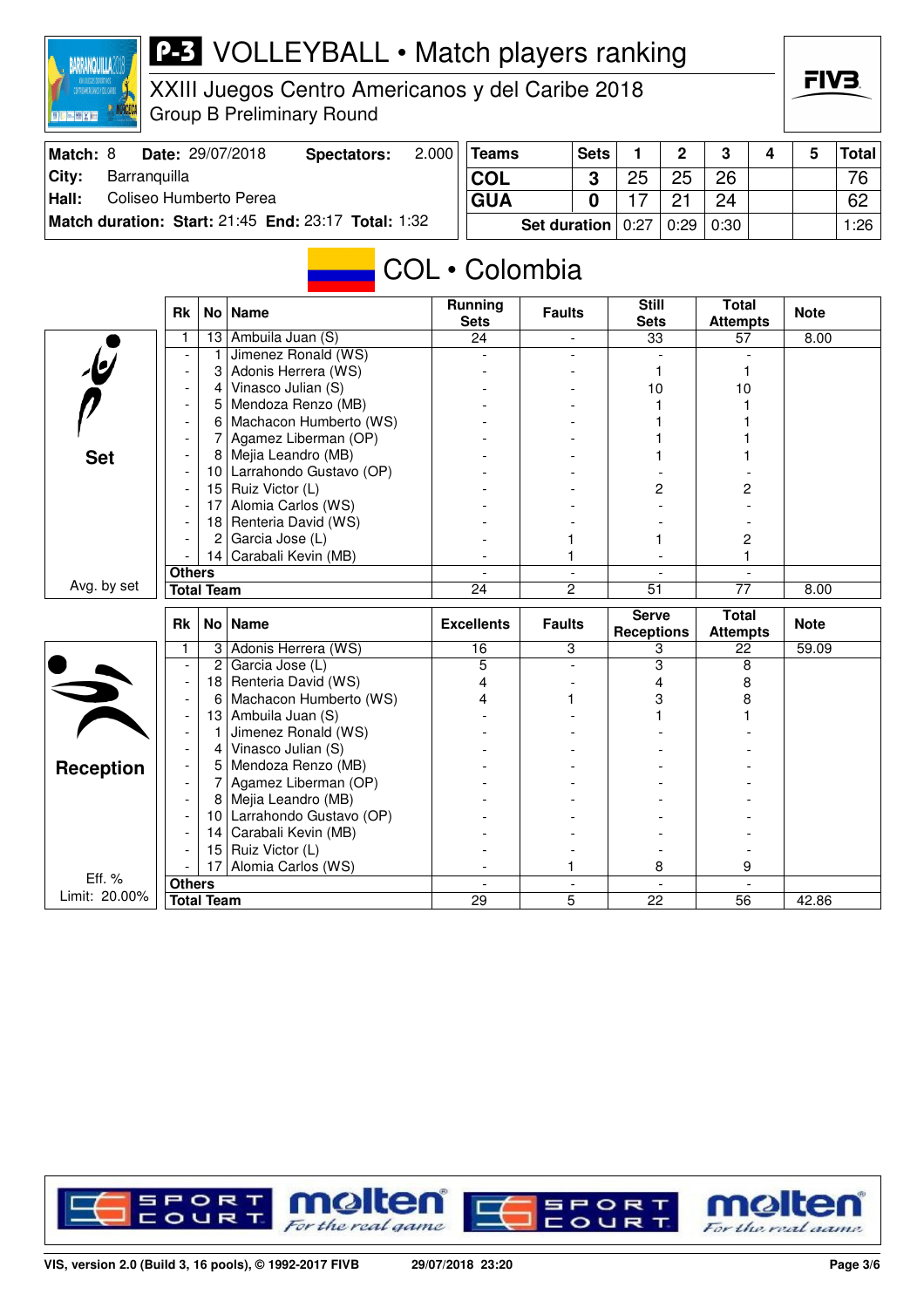

XXIII Juegos Centro Americanos y del Caribe 2018 Group B Preliminary Round

| Match: 8 |              | Date: 29/07/2018       | Spectators:                                         | $2.000$ Teams | <b>Sets</b>                                |    | $\overline{2}$ | $\mathbf{R}$ | 4 | Total |
|----------|--------------|------------------------|-----------------------------------------------------|---------------|--------------------------------------------|----|----------------|--------------|---|-------|
| City:    | Barranquilla |                        |                                                     | <b>COL</b>    | C                                          | 25 | 25             | 26           |   | 76    |
| Hall:    |              | Coliseo Humberto Perea |                                                     | <b>GUA</b>    |                                            |    |                | 24           |   | 62    |
|          |              |                        | Match duration: Start: 21:45 End: 23:17 Total: 1:32 |               | <b>Set duration</b> $0:27   0:29   0:30  $ |    |                |              |   | 1:26  |

#### GUA • Guatemala Ø

|               | <b>Rk</b>      |                   | No   Name               | <b>Spikes</b>                       | <b>Faults</b>                     | <b>Shots</b>         | <b>Total</b><br><b>Attempts</b> | <b>Note</b> |
|---------------|----------------|-------------------|-------------------------|-------------------------------------|-----------------------------------|----------------------|---------------------------------|-------------|
|               |                | $\overline{2}$    | Lopez Carlos (WS)       | 5                                   | 2                                 | 7                    | 14                              | 35.71       |
|               | $\overline{c}$ | 3                 | Chacon Wagner (WS)      | 7                                   | $\overline{7}$                    | 9                    | 23                              | 30.43       |
|               |                | 1                 | Nery Jeyson (WS)        | 4                                   |                                   | 6                    | 10                              |             |
|               |                | 15                | Aragon Leonel (MB)      | 4                                   |                                   | 6                    | 10                              |             |
|               |                | 9                 | Maldonado Edgar (OP)    | 5                                   | 2                                 | 2                    | 9                               |             |
|               |                | 14                | Chinchilla Brandon (MB) | 4                                   | 3                                 |                      | 8                               |             |
|               |                | 6                 | Pineda Edras (MB)       |                                     | 3                                 |                      | 3                               |             |
| <b>Spike</b>  |                | 7                 | Ruano Adan (S)          |                                     | 1                                 |                      |                                 |             |
|               |                | $\overline{4}$    | Menendez Axel (WS)      |                                     |                                   |                      |                                 |             |
|               |                | 8                 | Santa Cruz Luis (L)     |                                     |                                   |                      |                                 |             |
|               |                | 10                | Ralon Diego (S)         |                                     |                                   |                      |                                 |             |
|               |                | 11                | Mendoza Ricardo (MB)    |                                     |                                   |                      |                                 |             |
|               |                | 12                | Pineda Tirso (L)        |                                     |                                   |                      |                                 |             |
|               |                | 13                | Colindres Erick (MB)    |                                     |                                   |                      |                                 |             |
| Succ. %       | <b>Others</b>  |                   |                         |                                     |                                   |                      |                                 |             |
| Limit: 15.00% |                | <b>Total Team</b> |                         | 29                                  | 18                                | 31                   | 78                              | 37.18       |
|               |                |                   |                         |                                     |                                   |                      |                                 |             |
|               | <b>Rk</b>      |                   | No Name                 | $\overline{K}$ ill<br><b>Blocks</b> | <b>Faults</b>                     | <b>Rebounds</b>      | <b>Total</b>                    | <b>Note</b> |
|               |                | 9                 | Maldonado Edgar (OP)    | $\overline{c}$                      | 2                                 | 2                    | <b>Attempts</b><br>6            | 0.67        |
|               | 1              | 15                | Aragon Leonel (MB)      | 2                                   | 6                                 | 4                    | 12                              | 0.67        |
|               | 3              | 3                 | Chacon Wagner (WS)      |                                     | $\overline{c}$                    | 2                    | 5                               | 0.33        |
|               | 3              | 6                 | Pineda Edras (MB)       |                                     | $\overline{c}$                    |                      | 4                               | 0.33        |
|               | 3              | 14                | Chinchilla Brandon (MB) |                                     | 3                                 |                      | 5                               | 0.33        |
|               | 3              | 2 <sup>1</sup>    | Lopez Carlos (WS)       |                                     | 3                                 |                      | 4                               | 0.33        |
|               |                | 1                 | Nery Jeyson (WS)        |                                     |                                   | $\overline{c}$       | 2                               |             |
|               |                | 4                 | Menendez Axel (WS)      |                                     |                                   |                      |                                 |             |
| <b>Block</b>  |                | 8                 | Santa Cruz Luis (L)     |                                     |                                   |                      |                                 |             |
|               |                | 10                | Ralon Diego (S)         |                                     |                                   |                      |                                 |             |
|               |                | 11                | Mendoza Ricardo (MB)    |                                     |                                   |                      |                                 |             |
|               |                | 12                | Pineda Tirso (L)        |                                     |                                   |                      |                                 |             |
|               |                | 13                | Colindres Erick (MB)    |                                     |                                   |                      |                                 |             |
|               |                | 7                 | Ruano Adan (S)          |                                     | 1                                 |                      |                                 |             |
| Avg. by set   | <b>Others</b>  |                   |                         | $\overline{a}$                      | $\overline{a}$<br>$\overline{19}$ | $\overline{a}$<br>12 |                                 |             |

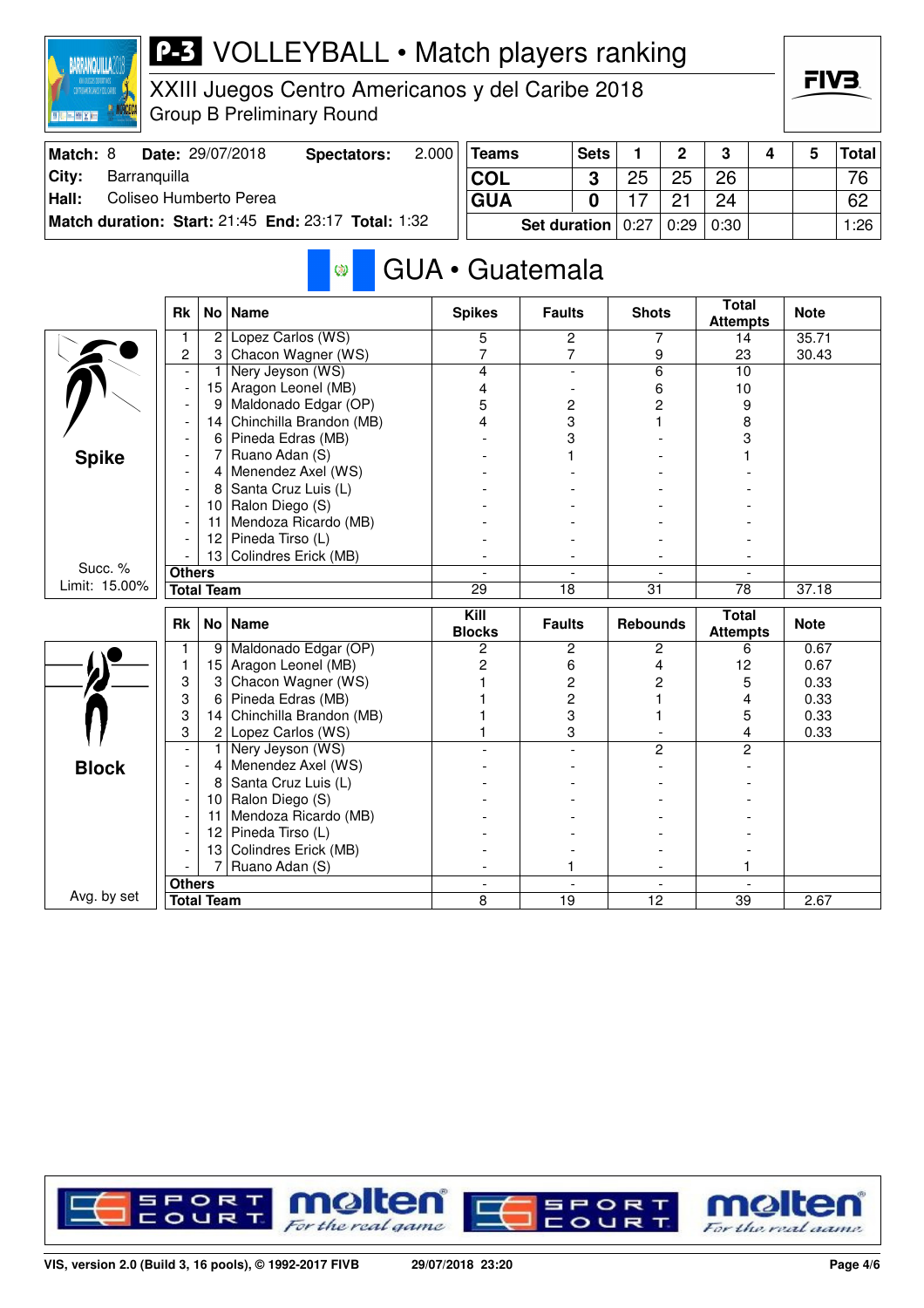

XXIII Juegos Centro Americanos y del Caribe 2018 Group B Preliminary Round

| Match: 8 | <b>Date: 29/07/2018</b>                             | Spectators: | 2.000 | Teams                             | <b>Sets</b> |    | $\overline{2}$ | $\mathbf{r}$ |  | Total |
|----------|-----------------------------------------------------|-------------|-------|-----------------------------------|-------------|----|----------------|--------------|--|-------|
| City:    | Barranquilla                                        |             |       | <b>COL</b>                        | C           | 25 | クら             | 26           |  | 76    |
| Hall:    | Coliseo Humberto Perea                              |             |       | <b>GUA</b>                        |             |    |                | 24           |  | 62    |
|          | Match duration: Start: 21:45 End: 23:17 Total: 1:32 |             |       | Set duration   0:27   0:29   0:30 |             |    |                |              |  | 1:26  |

#### GUA • Guatemala Ø

|              | <b>Rk</b>                |                   | No   Name                     | <b>Aces</b>                   | <b>Faults</b>            | <b>Serve</b><br><b>Hits</b> | <b>Total</b><br><b>Attempts</b> | <b>Note</b> |
|--------------|--------------------------|-------------------|-------------------------------|-------------------------------|--------------------------|-----------------------------|---------------------------------|-------------|
|              | 1                        | 3                 | Chacon Wagner (WS)            | 3                             | 1                        | 10                          | 14                              | 1.00        |
|              | $\overline{c}$           | 7                 | Ruano Adan (S)                | $\overline{c}$                |                          | 14                          | 16                              | 0.67        |
|              | 3                        | 15                | Aragon Leonel (MB)            | 1                             |                          | 7                           | 8                               | 0.33        |
|              | $\overline{\phantom{a}}$ | 1                 | Nery Jeyson (WS)              |                               |                          | $\overline{2}$              | $\overline{2}$                  |             |
|              | $\overline{\phantom{a}}$ | 4                 | Menendez Axel (WS)            |                               |                          |                             |                                 |             |
|              | $\blacksquare$           | 6                 | Pineda Edras (MB)             |                               |                          | 5                           | 5                               |             |
|              |                          | 8                 | Santa Cruz Luis (L)           |                               |                          |                             |                                 |             |
| <b>Serve</b> |                          |                   | 10 Ralon Diego (S)            |                               |                          |                             |                                 |             |
|              |                          | 11                | Mendoza Ricardo (MB)          |                               |                          |                             |                                 |             |
|              |                          | 12                | Pineda Tirso (L)              |                               |                          |                             |                                 |             |
|              |                          |                   | 13 Colindres Erick (MB)       |                               |                          |                             |                                 |             |
|              |                          | 9                 | Maldonado Edgar (OP)          |                               |                          | 5                           | 6                               |             |
|              |                          |                   | 14 Chinchilla Brandon (MB)    |                               | 1                        | 2                           | 3                               |             |
|              |                          |                   | 2 Lopez Carlos (WS)           |                               | 3                        | 5                           | 8                               |             |
|              | <b>Others</b>            |                   |                               | $\blacksquare$                | $\overline{\phantom{a}}$ | $\overline{a}$              | $\blacksquare$                  |             |
| Avg. by set  |                          | <b>Total Team</b> |                               | 6                             | 6                        | 51                          | 63                              | 2.00        |
| <b>Team</b>  |                          |                   | Opponent errors & Team faults | 19                            | 3                        |                             | 22                              |             |
|              |                          |                   |                               |                               |                          |                             |                                 |             |
|              |                          |                   |                               |                               |                          |                             |                                 |             |
|              | <b>Rk</b>                |                   | No Name                       | <b>Digs</b>                   | <b>Faults</b>            | <b>Receptions</b>           | <b>Total</b><br><b>Attempts</b> | <b>Note</b> |
|              | 1                        | 8                 | Santa Cruz Luis (L)           | 4                             | 8                        | 3                           | 15                              | 1.33        |
|              | 2                        | 3                 | Chacon Wagner (WS)            |                               | 3                        | 5                           | 9                               | 0.33        |
|              | 2                        | $\overline{c}$    | Lopez Carlos (WS)             |                               | 3                        | 3                           | 7                               | 0.33        |
|              | $\overline{2}$           | 7                 | Ruano Adan (S)                |                               | 3                        | 3                           | 7                               | 0.33        |
|              | $\overline{\phantom{a}}$ | 4                 | Menendez Axel (WS)            |                               |                          | $\overline{a}$              |                                 |             |
|              | $\overline{\phantom{a}}$ | 6                 | Pineda Edras (MB)             |                               |                          |                             |                                 |             |
|              |                          | 9                 | Maldonado Edgar (OP)          |                               |                          | 4                           |                                 |             |
|              |                          | 10                | Ralon Diego (S)               |                               |                          |                             |                                 |             |
| <b>Dig</b>   | $\overline{\phantom{a}}$ | 11                | Mendoza Ricardo (MB)          |                               |                          |                             |                                 |             |
|              |                          | 12                | Pineda Tirso (L)              |                               |                          |                             |                                 |             |
|              |                          | 13                | Colindres Erick (MB)          |                               |                          |                             |                                 |             |
|              |                          | 14                | Chinchilla Brandon (MB)       |                               |                          |                             |                                 |             |
|              |                          | 1                 | Nery Jeyson (WS)              |                               | 1                        |                             | 2                               |             |
|              |                          |                   | 15 Aragon Leonel (MB)         |                               | 2                        |                             | 3                               |             |
| Avg. by set  | <b>Others</b>            | <b>Total Team</b> |                               | $\overline{\phantom{a}}$<br>7 | $\overline{a}$<br>20     | $\blacksquare$<br>24        | 51                              | 2.33        |